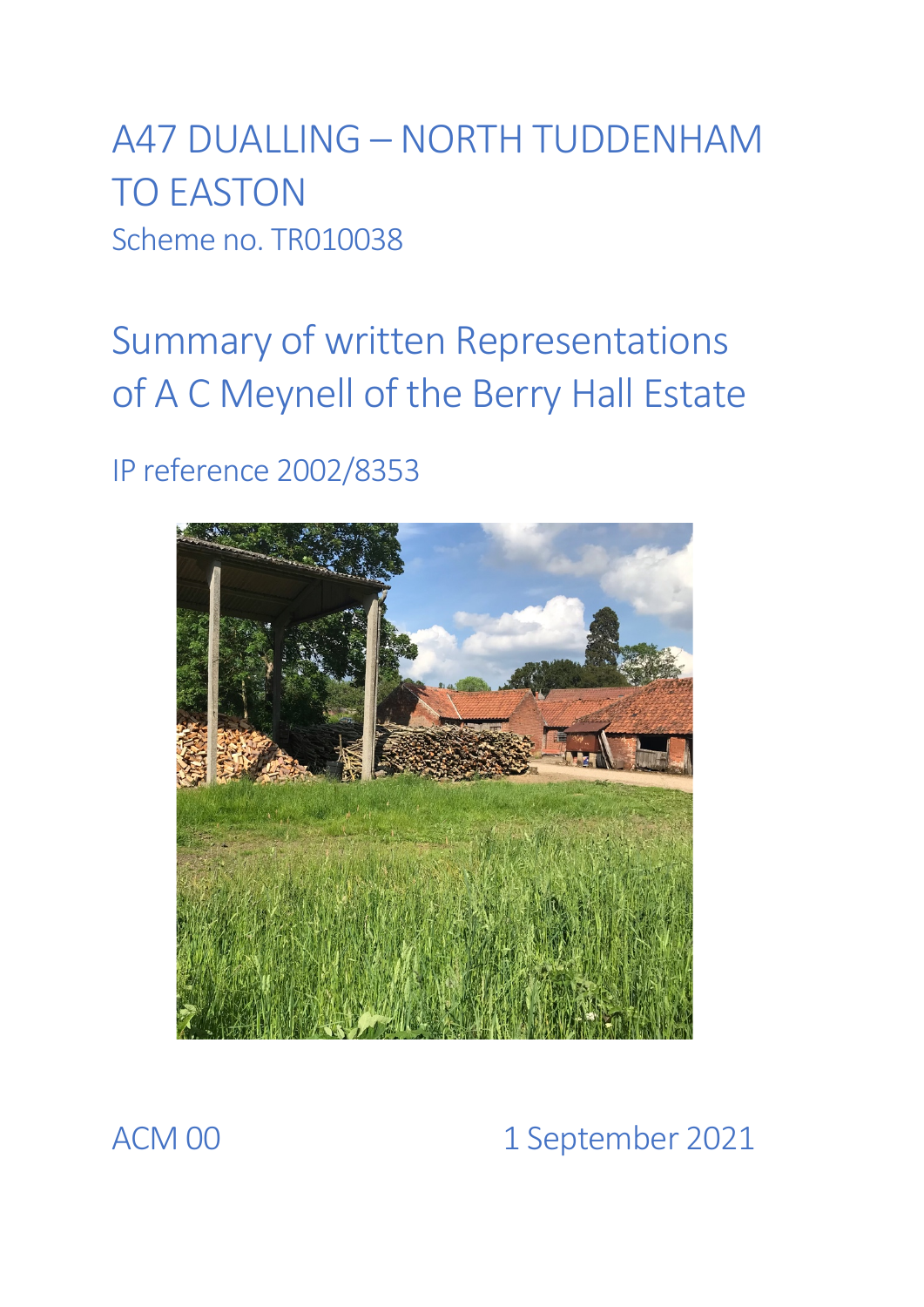Infrastructure Planning

Planning Act 2008

The Infrastructure Planning (Examination Procedure) Rules 2010

## Regulation 10

The A47 North Tuddenham to Easton

Development Consent Order 202[x]

# SUMMARY OF WRITEN REPRERSENTATIONS of ANTHONY CHARLES MEYNELL

Application reference: TR 010038

Interested Party reference: 2002/8353

Document reference: ACM 00

Date: 1 September 2021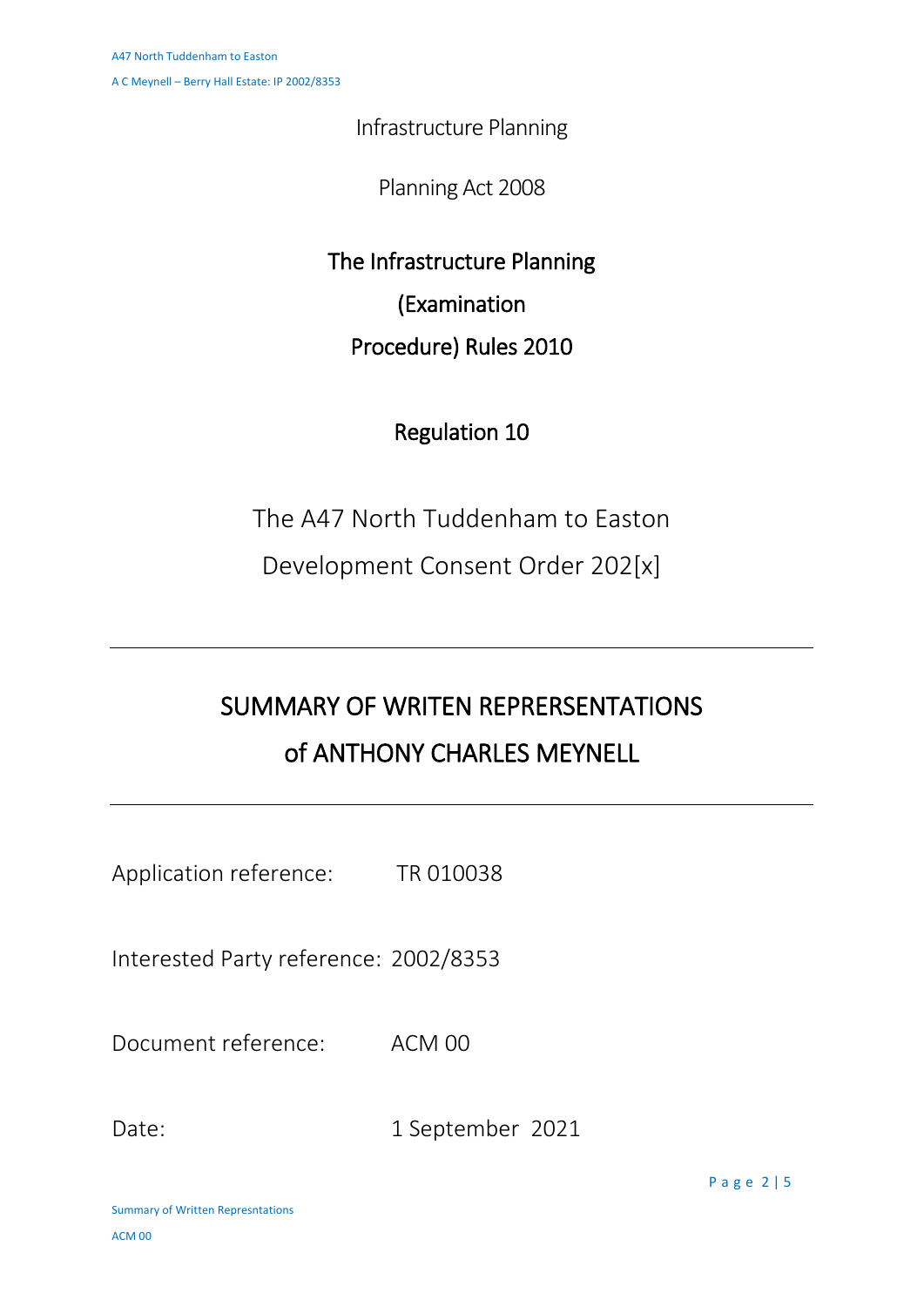## SUMMARY OF WRITTEN REPRESENTATIONS ON BEHALF OF THE BERRY HALL ESTATE

### Introduction

- 1. Written representations have been prepared on behalf of the freehold owner of the Berry Hall Estate, Honingham, Norfolk ('the Estate'), Mr Anthony Meynell ('the Owner'). The Owner is an objector to the application by National Highways ('the Applicant') for development consent for the dualling of the A47 North Tuddenham to Easton ('the DCO') and has been registered as an Interested Party following submission of a Relevant Representation<sup>[1](#page-2-0)</sup>.
- 2. The Written Representations comprise the following X documents:
- a. ACM 01: Introduction and Index
- b. ACM 02: Legal Submissions
- c. ACM 03: Statement of Mr Anthony Meynell (together with 11 appendices).
- d. ACM 04: Transport Written Representations prepared by Neptune Transport Planning (together with Highways Technical Note prepared by RPS); and
- e. ACM 05: Woodland Appraisal prepared by A. T. Coombes NDF, MSc (Arb & Urban For), FICFor, PDArb (RFS) MArborA.
- 3. The content of the Written Representations is summarised as follows:

#### ACM 01: Introduction and Index

4. This document introduces the reader to the Written Representations and provides orientation information.

#### ACM 02: Legal Submissions

5. These identify the implications of some of the matters set out in the totality of the Written Representations for the Applicant's proposed DCO.

**.** 

<span id="page-2-0"></span> $1$  RR-075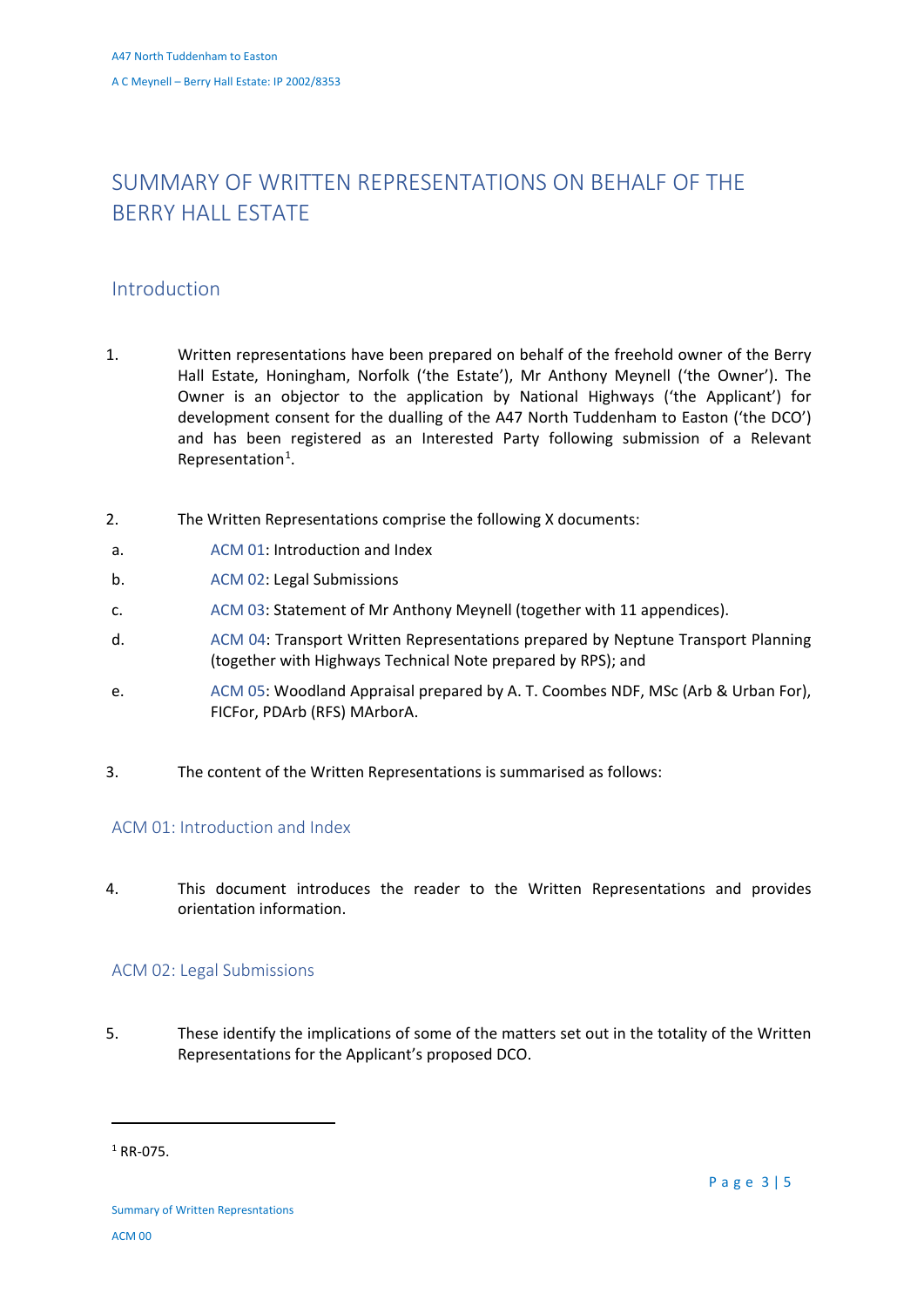- 6. The submissions conclude that the DCO should not be made on the basis of the application scheme ('the Proposed Scheme'). They conclude that the Applicant's pre-application consultation was fundamentally flawed. It has, as a consequence, failed to grapple with a number of important issues in its assessment of the environmental and other implications of the Proposed Scheme. It has failed to comply with the most basic requirements of compulsory purchase law and policy, and has promoted a scheme that has far greater adverse effects that reasonable alternatives, which have not been considered, would have. It cannot make out a compelling case in respect of the Owner's land (in the case of either the permanent or temporary acquisition sought).
- 7. They confirm that the Owner's case is that consent could acceptably be granted in respect of reasonable alternatives requiring no or less acquisition of land from the Estate<sup>[2](#page-3-0)</sup>, which the Applicant has failed to consider.

#### ACM 03: Statement of Anthony Meynell

8. This document sets out relevant information about the Estate, including its designations, public access, its history, the component parts of the Estate and the nature of the agricultural enterprise upon the Estate. It identified the likely implications of the Proposed Scheme for the Estate, including upon the agricultural enterprise, forestry and the woodlands. It identifies the access issues to which the Proposed Scheme would give rise. It also gives information about the limited discussions held with the Applicant to date.

#### ACM 04: Transport Statement

9. This document reviews the aspects of the Proposed Scheme relating to the Wood Lane Junction design. It identifies concerns about the current proposals. It introduces three alternative options (with sub-variants), which would meet the Applicant's stated aims for the DCO whilst reducing the amount of land take required and/or the adverse effects on the Estate. It identifies issues associated with the road closures proposed pursuant to the Proposed Scheme and operational impacts. It also deals with the Construction Impacts and Temporary Construction compounds, and notes the ability of those to be relocated.

#### ACM 05: Woodland Appraisal

10. This document provides an appraisal of the current composition and quality of the woodlands affected by the Proposed Scheme. It confirms that the Applicant's assessment has inappropriately downgraded the quality of the trees and that, had they been correctly categorised, they should have been identified as worthy of retention at the scheme design stage. It also identifies other matters relevant to the ExA's considerations.

**.** 

<span id="page-3-0"></span><sup>&</sup>lt;sup>2</sup> These alternatives are described in the Transport Report (ACM 04). They are the subject of live discussions between the Owner's consultants and those of the Applicant.